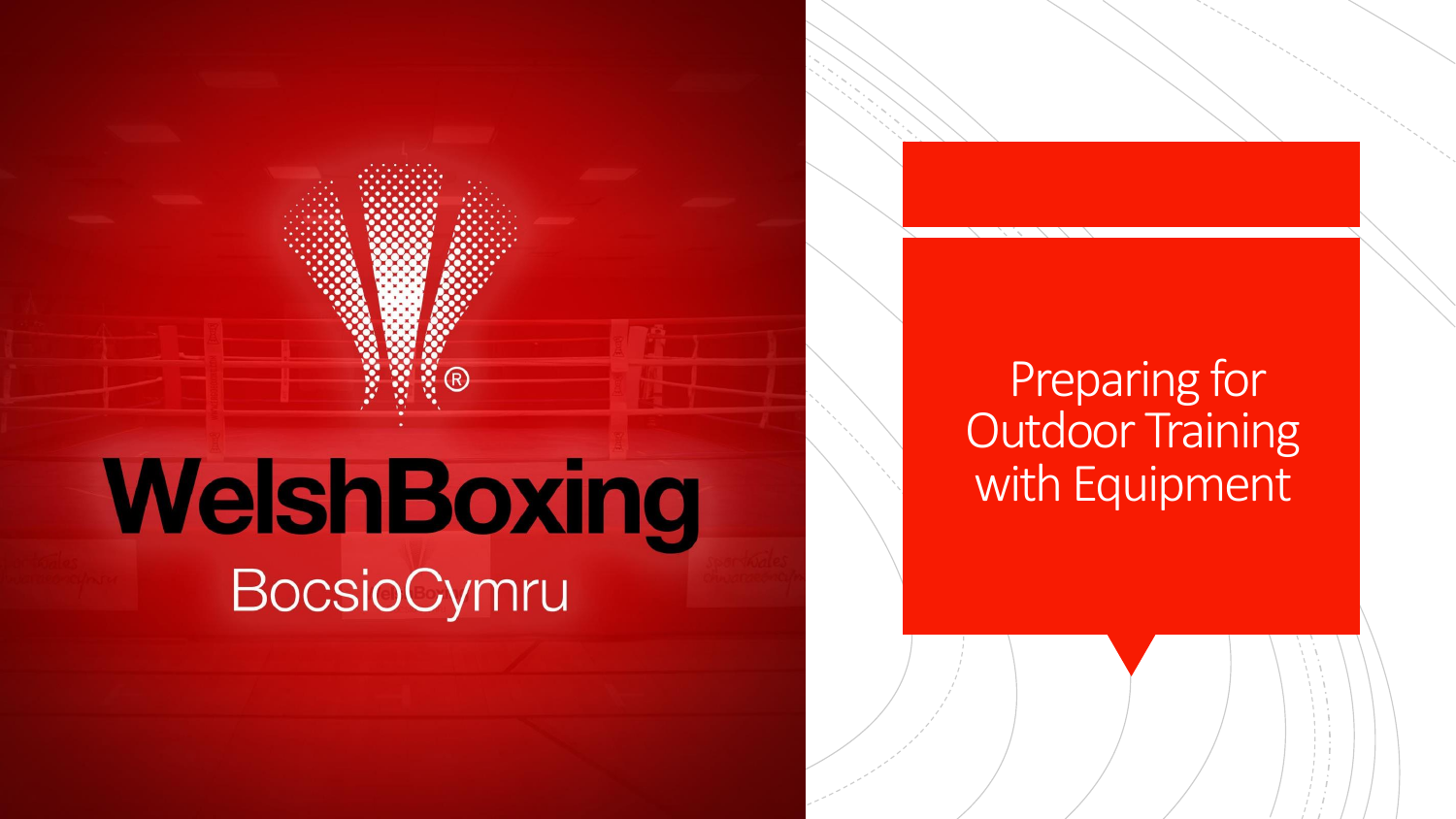What do we need from clubs before they can run outdoor training sessions?

- **As from Monday 20 July, large gatherings outdoors of up to 30 people** where these are organised and supervised by a responsible person is allowed with equipment.
- This means **non-contact group activity** and this will allow fitness sessions to take place outdoors.
- **Equipment can now be used in your fitness sessions,** either supplied by the club or brought along by the attendees.
- **EXECT** Members are not permitted to share their personal equipment with other members.
- **If you follow the Welsh Boxing Guidance – your insurance cover will continue.**
- **Please read and sign the risk assessment and return to amy.garrett@welshboxing.org**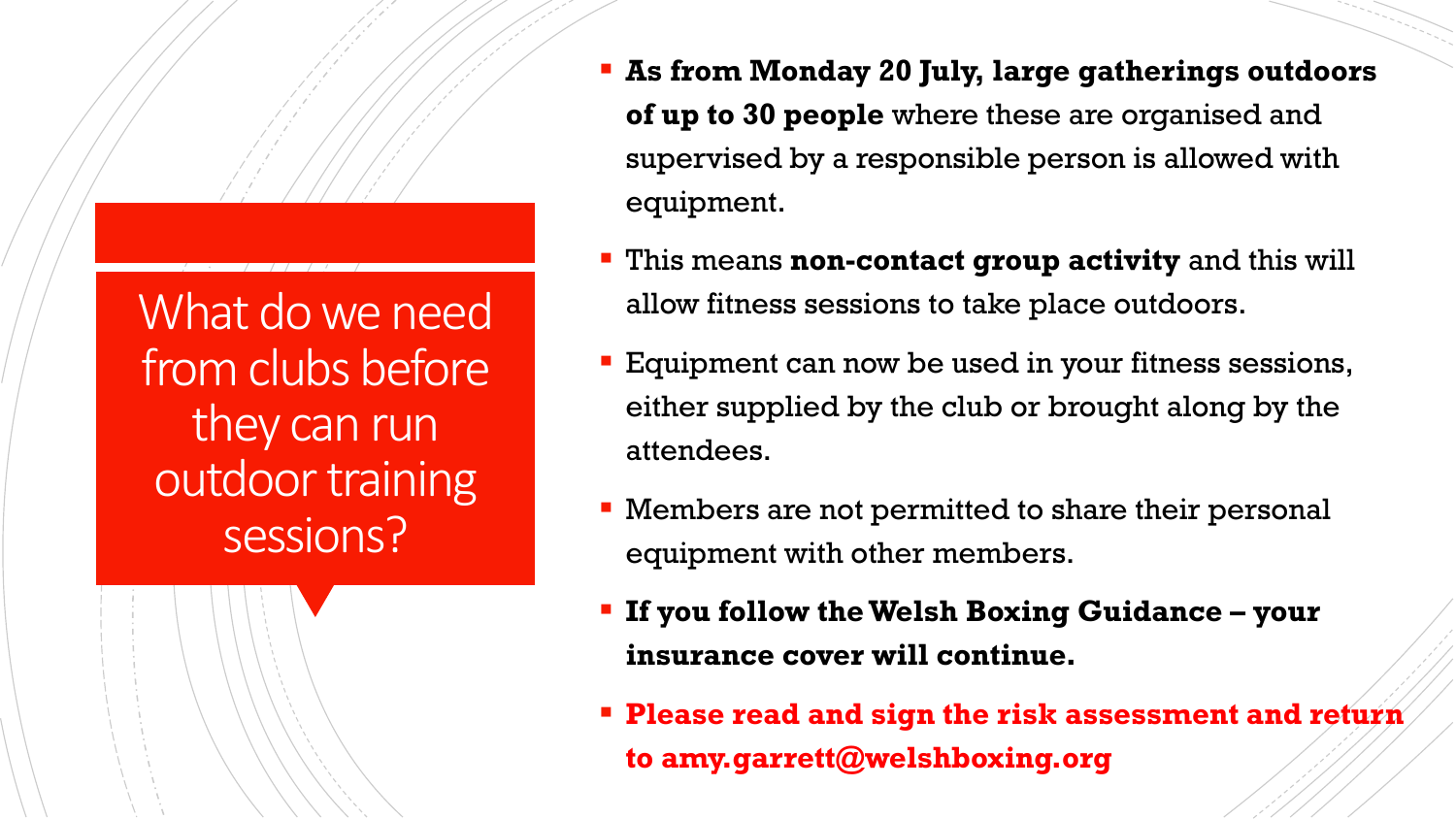#### Nobody should attend a training session if they are unwell and should follow public health guidelines:

- Individuals should not return to training if in the last 14 days they have been unwell or had close contact with a known or suspected case of COVID-19. This includes those with symptoms such as cough, sore throat, fever or shortness of breath, loss of taste / smell – even if mild.
- Individuals who have recovered from COVID-19 need to ensure they have sufficiently recovered to safely participate in physical activity. It is recommended that clearance from a doctor is obtained.
- Vulnerable groups and individuals should consult appropriate medical advice before returning to boxing: i.e. those over 70 and or with underlying health conditions.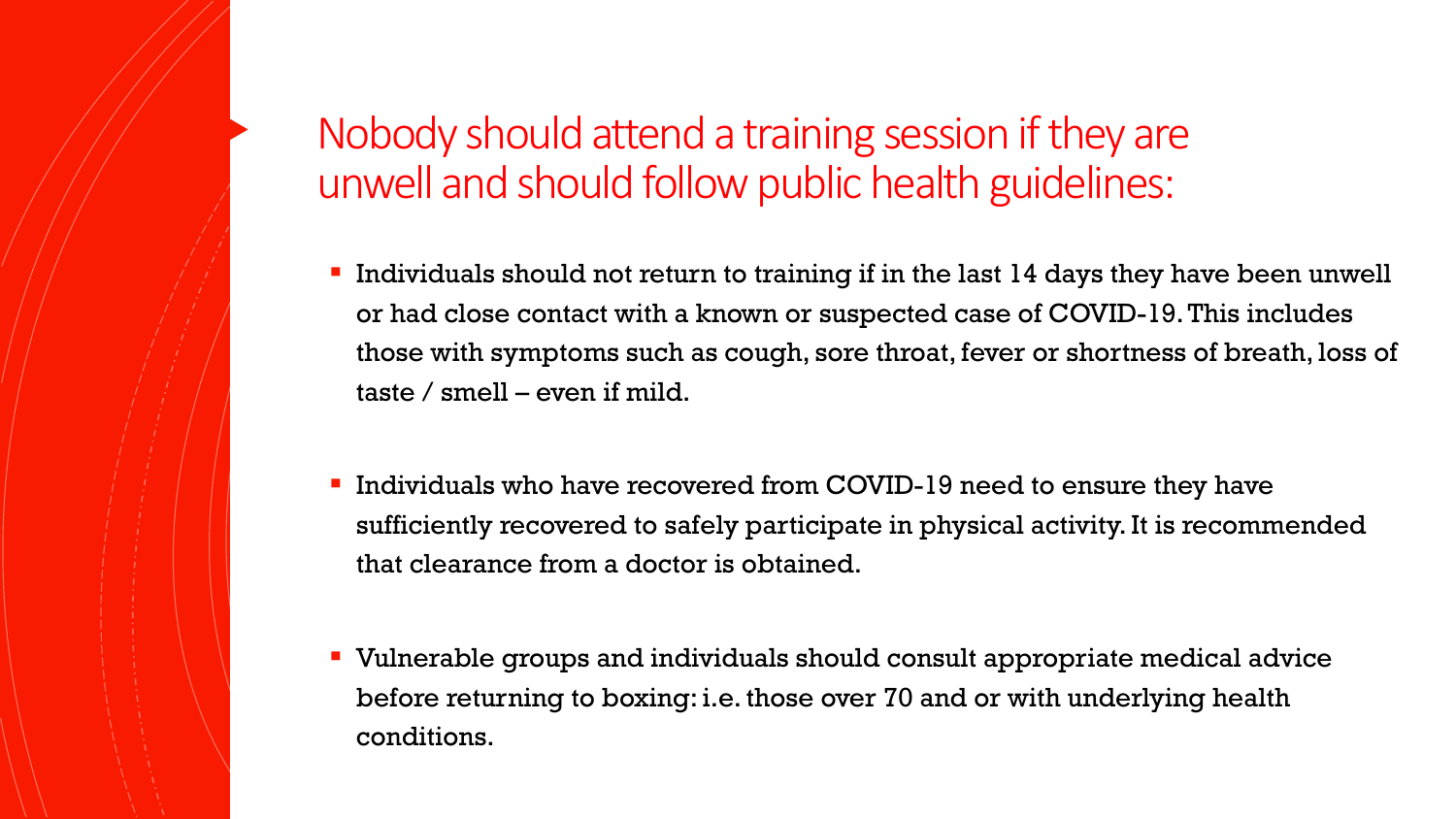### Equipment Guidelines

Regular cleaning of equipment plays a vital role in the limiting of transmission of Covid-19.

- Clubs are to provide hand sanitiser and antibacterial wipes for members.
- **Members should also bring their own hand sanitiser to the session, and must sanitise** their hands at the beginning and the end of the session.
- Members should bring their own water bottle and towel. These items must not to be shared amongst others.
- All equipment whether provided by the club or brought along by the member must be thoroughly wiped down before, during and after the session with antibacterial wipes.
- **EXECUTE:** Antibacterial wipes should be safely disposed of after use.
- Boxers should bring their own gloves and wraps where possible.
	- **If own gloves are used, boxers are to wash/sanitise their hands thoroughly before** and after use.
	- If club gloves are used, they are to be cleaned before and after use and the gloves are not to be used by another member for 72 hours.
- When cleaning all equipment, it is **not** necessary to wear personal protective equipment (PPE) or clothing over and above what would normally be used.